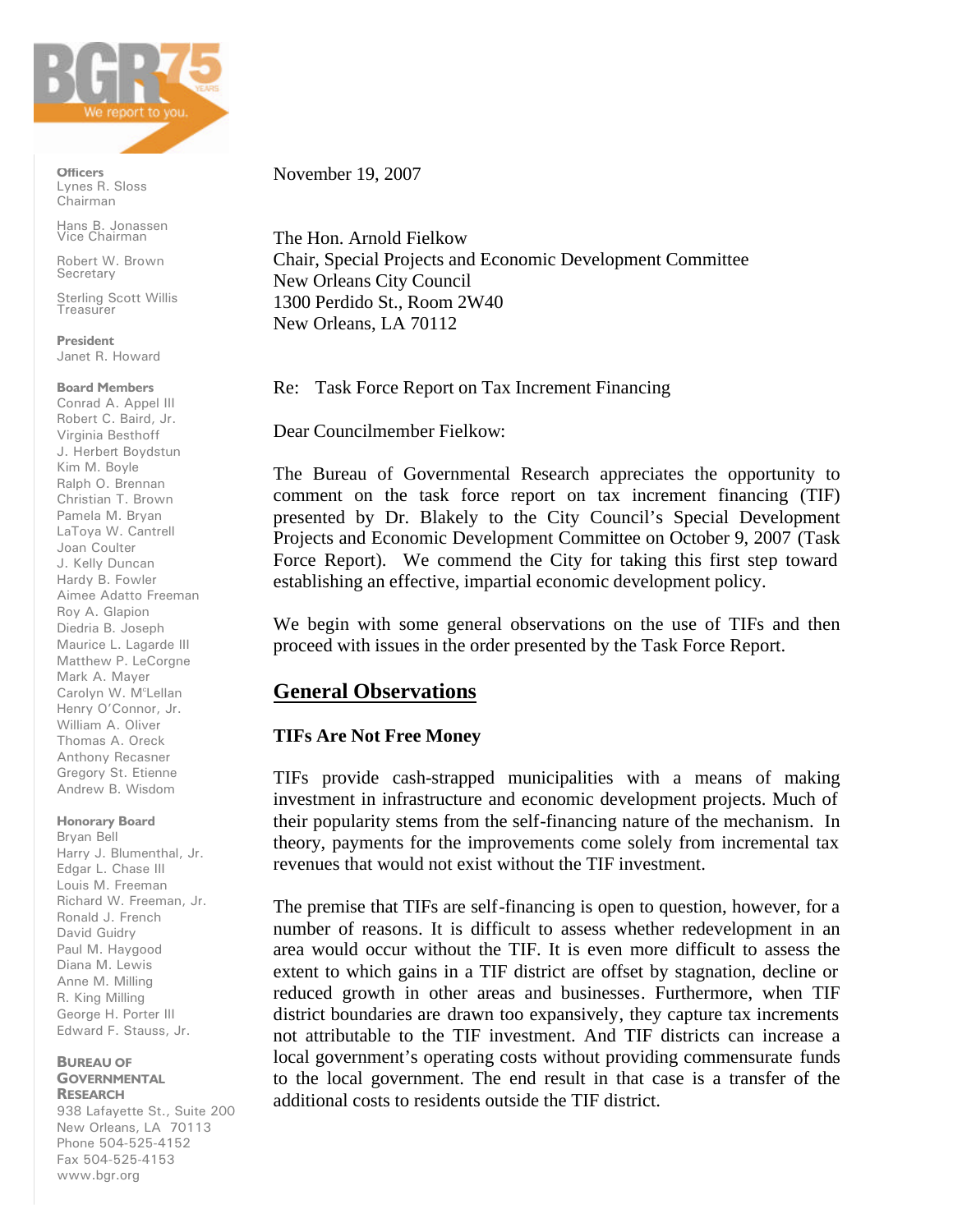For these reasons, TIFs should not be viewed as free money. Rather, they represent an offbalance sheet investment of public funds and an allocation of public resources to specific parts of the city. As such, they should be evaluated with the stringency befitting an outlay of public funds. The objective should be to minimize the City's TIF investment while maximizing the return to the public. In addition, where TIFs are used to subsidize private development, they should allow no more than a reasonable rate of return to the developer.

## **Property vs. Sales Tax TIFs**

As the Task Force Report observes, New Orleans is authorized to use TIFs based on either property or sales taxes. As it also observes, TIF based on property tax is not a practical tool because most of the tax revenue in the City is dedicated to specific purposes and unavailable for capture by the TIF district.

This leaves sales tax TIFs, which suffer from serious problems. They represent an outgrowth of the original TIF concept and are not allowed in approximately two-thirds of the states. (By contrast, only one state does not allow property tax TIF.) Sales tax TIFs are far more likely than property tax TIFs to cannibalize the existing tax base by capturing revenues unrelated to the TIF investment and by shifting sales from another part of the city to the TIF district. When used to directly subsidize retail development, they provide the recipient business with an unfair advantage over competitors. The quest for TIF sources can lead to unnecessary subsidies for big retailers. TIF debt financing tends to be more expensive than that based on property taxes, since the revenue source is more volatile.

The bottom line: Not all types of TIF are created equal. In the past, we have recommended that the City abandon the use of TIF based on sales and hotel taxes. If the City is determined to use sales tax TIFs, we recommend that the City mitigate the risk of adverse impacts on other businesses and the City's finances by:

- Restricting the use of sales tax TIFs: (i) to financing improvements to public infrastructure and other public property to which the general public has access (e.g., streets, parks, promenades); or (ii) to the cost of environmental remediation that cannot be financed through other means. With the exception of environmental remediation, the funds should never be used to directly subsidize a retail enterprise.
- Using sales tax TIF only if the State is also willing to match the sales tax contributed by the local government.
- Setting a percentage cap on the amount of a tax increment that can be captured by a TIF district. For example, the policies might provide that a sales tax TIF cannot capture more than 80% of the sales tax increment generated in the district. The other 20% would go to the City's General Fund.

We strongly recommend against using sales tax TIF to subsidize development directly. If the City decides to do so, however, it should set the percentage cap at a significantly lower level. For example, the policies might provide that no more than one-third of the increment in a sales tax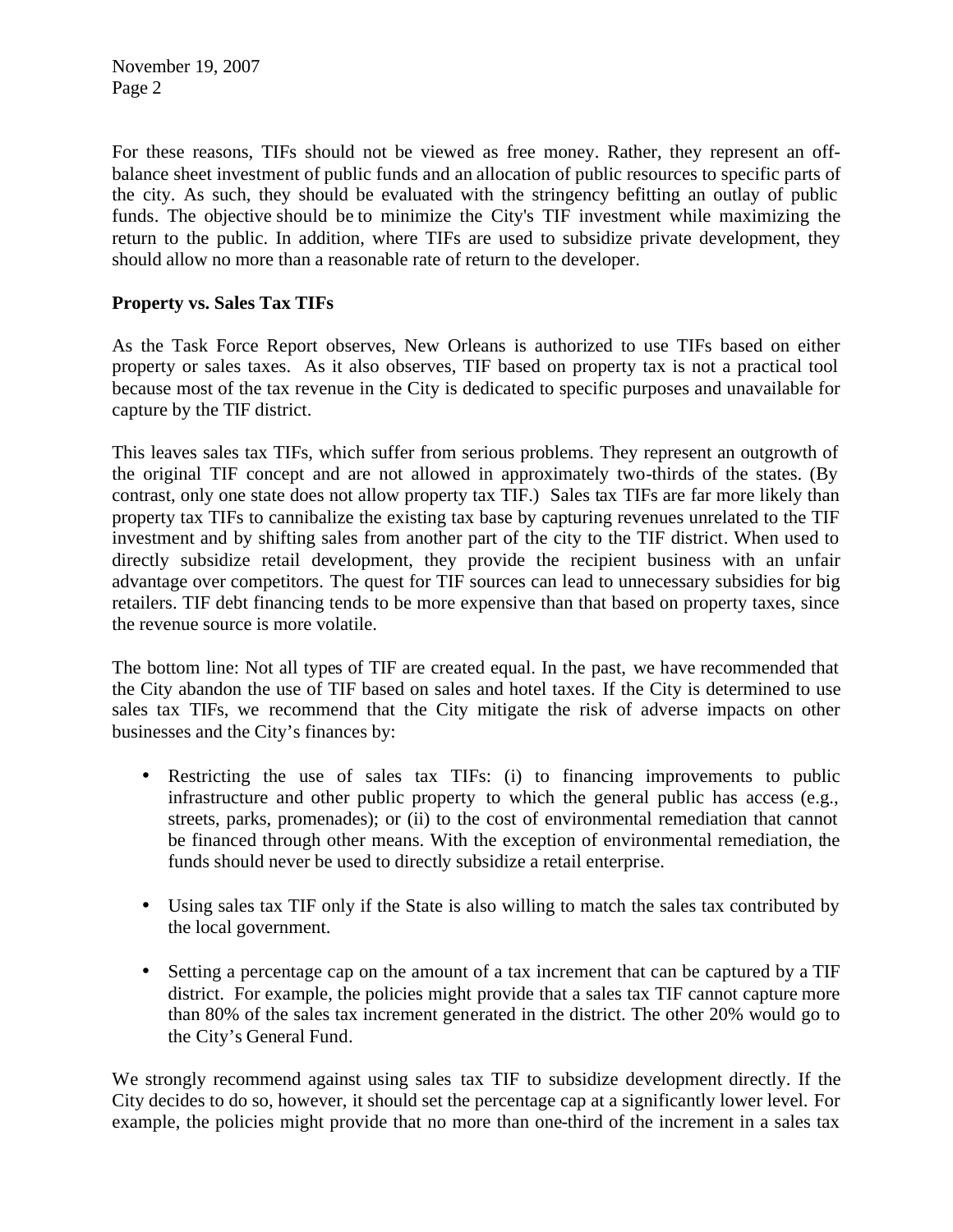TIF district may be applied toward a development's costs; the other two-thirds would revert to the City's General Fund.

# **Comments on Task Force Recommendations**

The following is a discussion of the Task Force's recommendations that tracks the Task Force Report on a section-by-section basis.

## **(1) TIF Procedures in the City of New Orleans**

We concur in the recommendation that the City establish a uniform system for evaluating and approving TIF districts. We also support the recommendation that the City publish all TIFrelated forms, guidelines and supporting documents on-line. We recommend that the City publish the procedures as well.

We note that the Task Force Report provides no information on important aspects of the process, such as who is conducting the review and making the decision on the TIF applications. While the report mentions an oversight committee, it is unclear whether that committee's role is limited to monitoring of projects that have already been approved.

## **(2) Geographic Considerations During Recovery and Rebuilding**

This section addresses two issues: the use of TIF proceeds and the geographic areas in which TIF can be used.

*Use of TIF Proceeds.* The Task Force Report recommends that at least 50% of TIF proceeds should target infrastructure repair and improvement. The City's policy should clearly spell out permissible uses for the remaining 50% of TIF proceeds. In the case of property tax TIF, we suggest restricting its use to prep work needed to make the urban landscape more attractive for investment, such as streets, sewer and water systems, demolition, site preparation, property assembly and environmental clean-up. In the case of sales tax TIF, we recommend restricting its use to infrastructure and other public improvements accessible to the public or to environmental remediation costs that cannot be financed by other means.

*Geographic Areas.* The Task Force recommends that the City limit TIFs to the following geographic areas: areas included in medical districts, areas designated for riverfront development or redevelopment, existing commercial corridors, and Recovery Management Target Zones defined as "Rebuild" and "Redevelop."

It is difficult to comment on the choice of areas without more information as to why they were chosen, what they would include, and how the City would deploy proceeds from TIFs. The policies and procedures should include clear definitions of the areas and illustrative maps.

In their current, unrefined state, the area recommendations appear to be overly broad. Take for example, the Riverfront. This area presumably refers to the four-mile stretch that has been the focus of recent efforts by the Port of New Orleans, the New Orleans Building Corp. and the City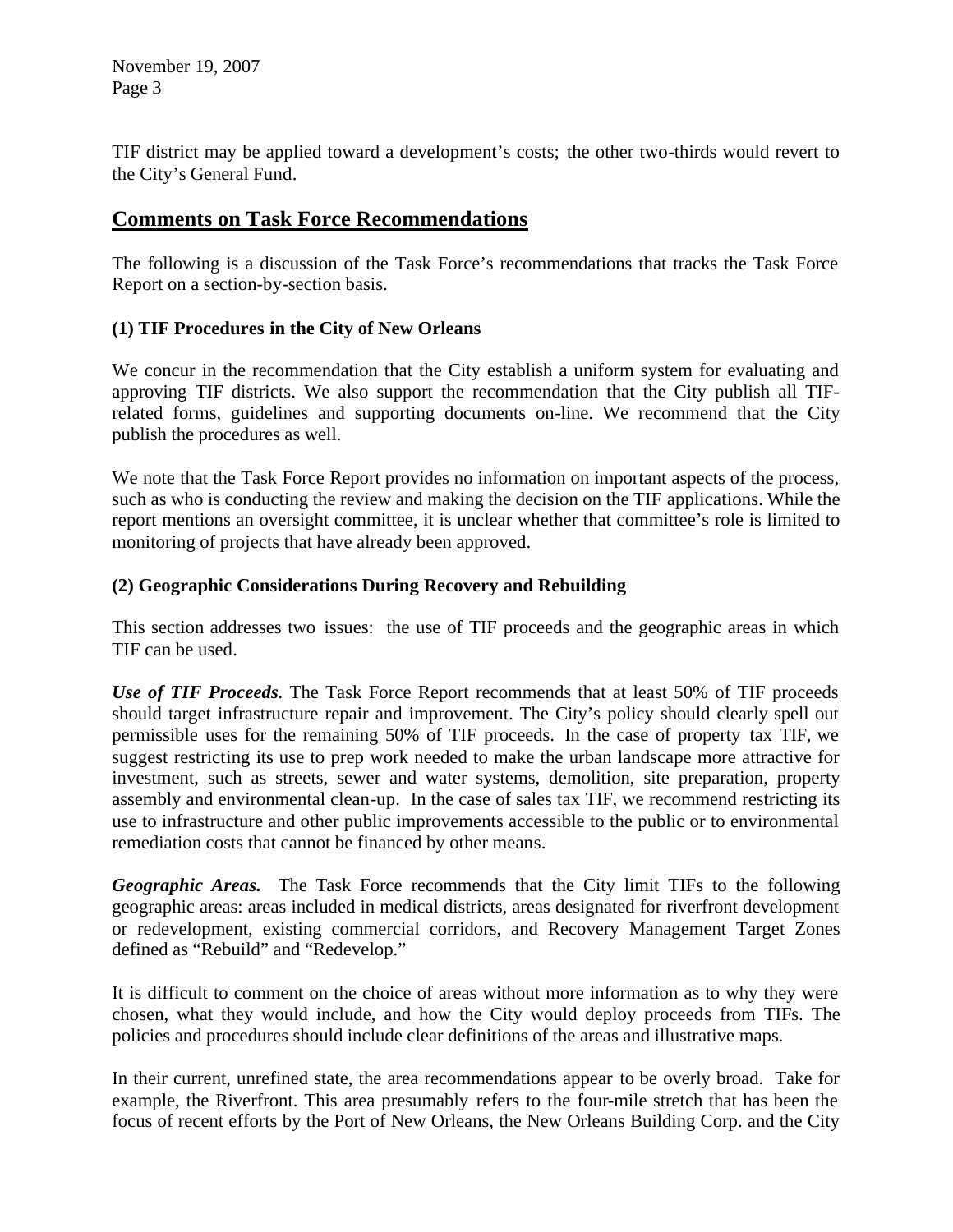Planning Commission. Some of this area is not appropriate for a TIF, since it consists in part of prime real estate and healthy, developed areas. If the intent is to derive tax increments from new development to pay for public space along the riverfront, the policy should clearly specify that.

To take another example, commercial corridors is also too broad a geographic designation, since it also picks up thriving areas.

We recommend further restricting eligible geographic areas to:

- Blighted areas.
- Areas of the city that can become self-sustaining and are not exposed to a high risk of catastrophic flooding, based on objective criteria.

## **(3) Streamlined and Consolidated Process**

The Task Force Report recommends that the City designate the Division of Economic Development as the single point of entry for TIF applications. It also recommends that the Division of Economic Development standardize the application and review process. We support a single point of entry and standardized forms and procedures, but note that there is insufficient detail at this time to provide useful comment.

## **(4) Clarification of Expectations**

Here and in an earlier section entitled "Action Steps," the Task Force sets forth a list of eligibility requirements for TIFs. We agree in concept that there should be geographic restrictions, a "but for" test, minimum cost-benefit ratios, and minimum job creation and developer equity requirements. That said, these requirements should function as minimums for consideration of a TIF and not provide automatic authorization for projects that meet those requirements.

We offer the following comments on the specific requirements:

*"But For" Test.* We strongly support the Task Force recommendation for a "but for" test. We note that there are different concepts of that test. Some interpret it as meaning that a specific project would not proceed without the investment. Others define it as meaning that appropriate development would not occur in a targeted distressed area within a reasonable time frame without the TIF. The latter is the more widely used, and more appropriate, concept. The City's policy should specify this. The importance of the test as a threshold requirement cannot be overstated.

*Cost-Benefit Ratio.* The Task Force recommends a cost-benefit ratio of at least 1:3. We believe that this should be a minimum threshold for consideration of a TIF, rather than a determinative factor. The cost-benefit ratio should apply to both economic impacts (costs and benefits to the Orleans Parish economy) and fiscal impacts (costs and benefits to Orleans Parish governments' revenue).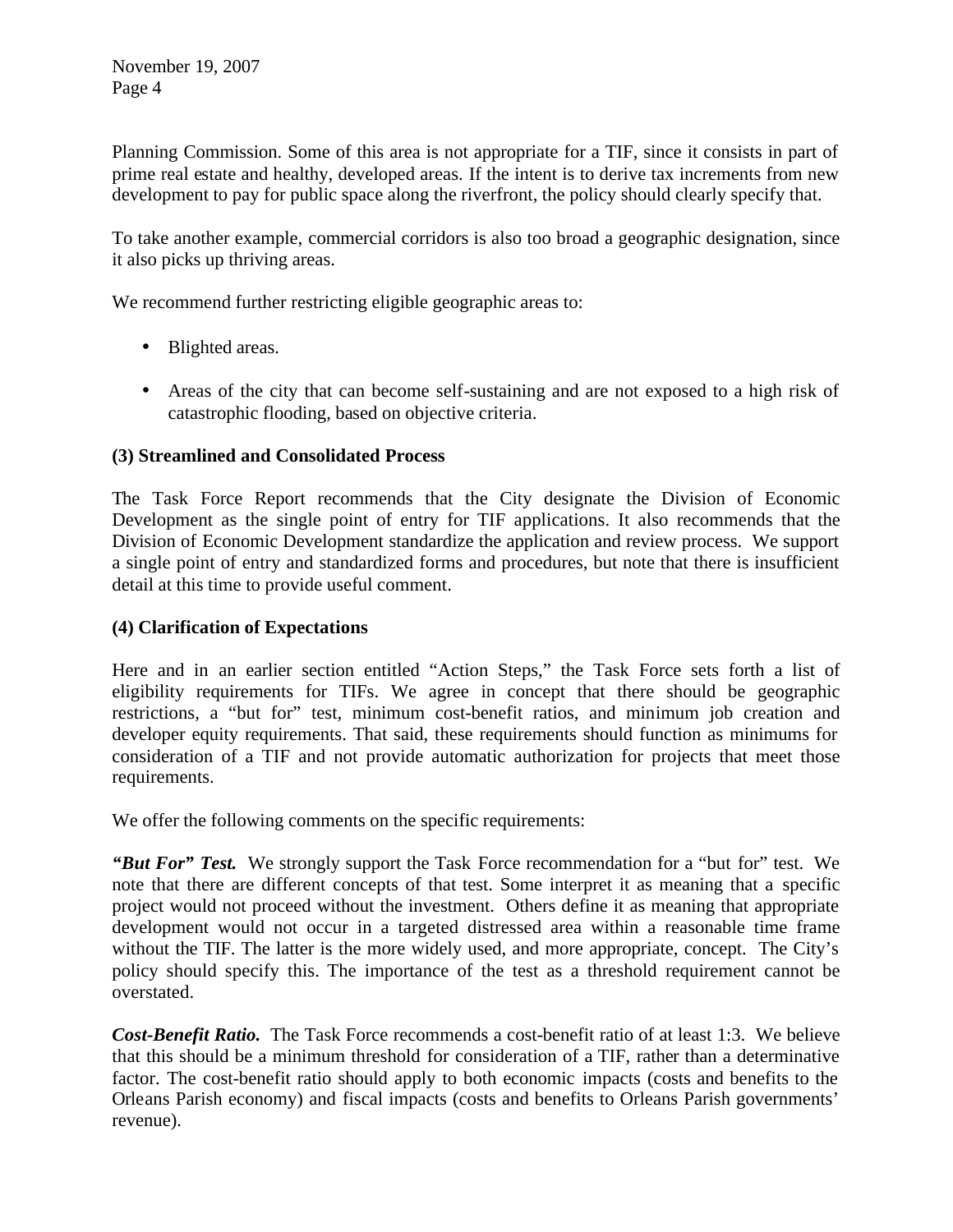The policies and procedures should include standards for economic impact studies, addressing what items would be included as benefits and costs, the appropriate time horizon, and what documentation would be necessary to evidence the numbers.

*Job Creation.* The Task Force recommends that 20% of jobs created be quality jobs offering a living wage. We support the concept of a requirement for job creation, but believe the standards set forth in the recommendations fall short of what is needed.

First, the expectations are vague. The policies and procedures should define what is meant by a "quality" job. Is it one that is high paying, one that requires a certain level of education or skill, or one in management? The policies should also define a living wage and provide specifics as to full- versus part-time work, benefits, etc.

Second, the Task Force should clearly articulate its goals with respect to job creation. Is the City trying to create highly paid jobs for skilled workers, jobs that will raise the living standards of the unskilled work force, or any type of jobs, including those paying minimum wage? The criteria in the Task Force Report suggest that the goals are very low, since 80% of the jobs can be of the latter type. Are minimum wage jobs worth a public investment? We submit not and suggest that the City aim higher.

Third, the recommendation does not call for a minimum number of new jobs nor does it tie the amount of tax diversion to the number of jobs created. One quality job paying a living wage would be sufficient to meet the articulated standard. We strongly recommend setting minimum standards and tying the amount of subsidy to the number, types and quality of jobs created.

*Private Investment.* The Task Force Report requires that the owner/investor have at least 25% equity in the project beyond the contribution of land. We agree with the concept of requiring significant private equity. The public investment should supplement the owner's investment to help offset adverse conditions in the urban environment, rather than replace such investment. We do not understand why land would be excluded from the calculation of owner/investor equity.

We do not know how the Task Force arrived at the 25% figure. We suggest amending the recommendation to require that the owner/investor maintain equity in the greater of (i) that amount or (ii) the amount that would typically be required by lenders to finance a similar project in a healthy environment. We also recommend clarifying what type of investment counts as equity. For example, would tax credit equity be considered owner/investor equity?

We would add a separate requirement for a high ratio of private to public investment. Too often, developers accumulate multiple subsidies from the public. The result is that the private funding is insignificant compared to the public equity.

*Project Feasibility.* We support the requirement for a demonstration that the project is feasible.

*Affordable Housing/Public Good.* It is important to bear in mind that a TIF policy is an economic development policy and that any housing development should be evaluated in that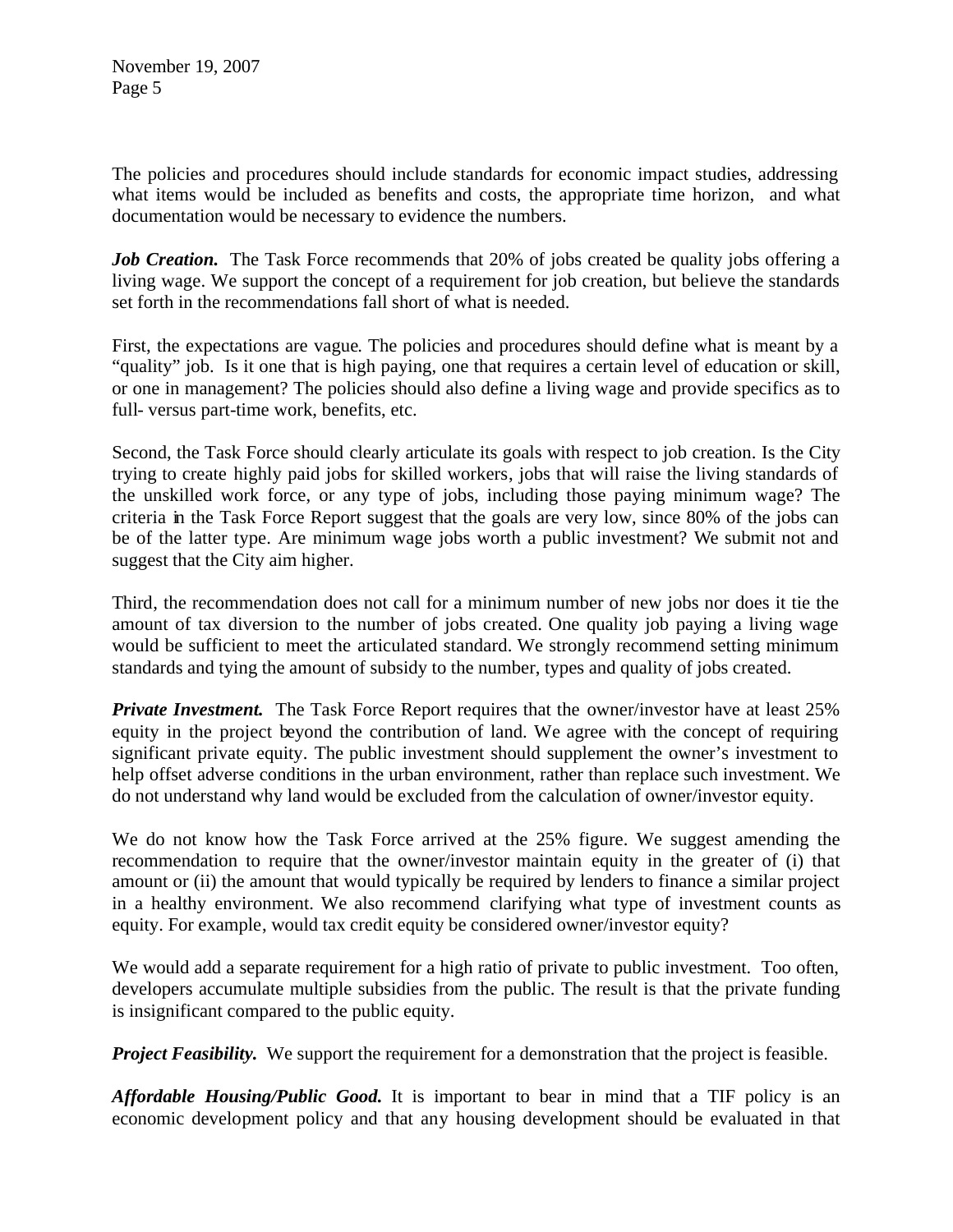light. A TIF investment related to housing should be based solely on demonstrated economic and fiscal benefits. The introduction of other goals will confuse the function of a TIF policy and lead to distortions in decision-making.

The concept of "public good" is too vague and should be eliminated. If it is intended to refer to infrastructure improvements, the standard should be recast in those terms.

## **(5) Enhanced Public Participation**

We support the recommendation to create more opportunities for public comment. Such opportunities should be provided early in the process before critical decisions have been made.

All meetings relating to TIFs, including those of the oversight and other deliberative committees, should be conducted in accordance with both the letter and the spirit of the open meetings law. Practices that undermine transparency, such as one-on-one briefings and behind-closed-door negotiations among the administration, councilmembers and potential developers, should be avoided.

All documentation relating to TIF proposals and deliberations should be available to the public and posted online. By using public dollars to finance a project, a developer has accepted the public as an investor.

### **(6) Oversight, Monitoring and Accountability**

The Task Force recommends that the Mayor's Office establish an oversight committee to evaluate the progress and compliance of projects using TIF support. We consider monitoring of compliance an indispensable function of a good economic development policy; however, the wording of the Task Force's recommendation creates some confusion.

It is unclear whether the monitoring committee is the same as the committee that reviews applications. This would be a conflict of interest. We suggest using the Office of Inspector General (if adequately staffed) for monitoring. The same principle should apply to hired advisors: those whom the City retains to evaluate and create TIFs should not be eligible to monitor projects that win approval.

To protect the interest of the City's residents and taxpayers, the City should obtain advisors or staff with the sophisticated financial, legal and managerial expertise needed to evaluate, establish and monitor such districts effectively.

We note that accountability requires a well-crafted legal agreement between the developer and the City. The agreement should spell out the expected performance and require owners of TIF projects to provide the City with the information necessary to compare the projected benefits with actual benefits on an annual basis. TIF investments should be structured to allow the City to recapture all or a portion of the public subsidy to the extent practicable through mechanisms such as long-term ground leases, subordinated loans and revenue participation.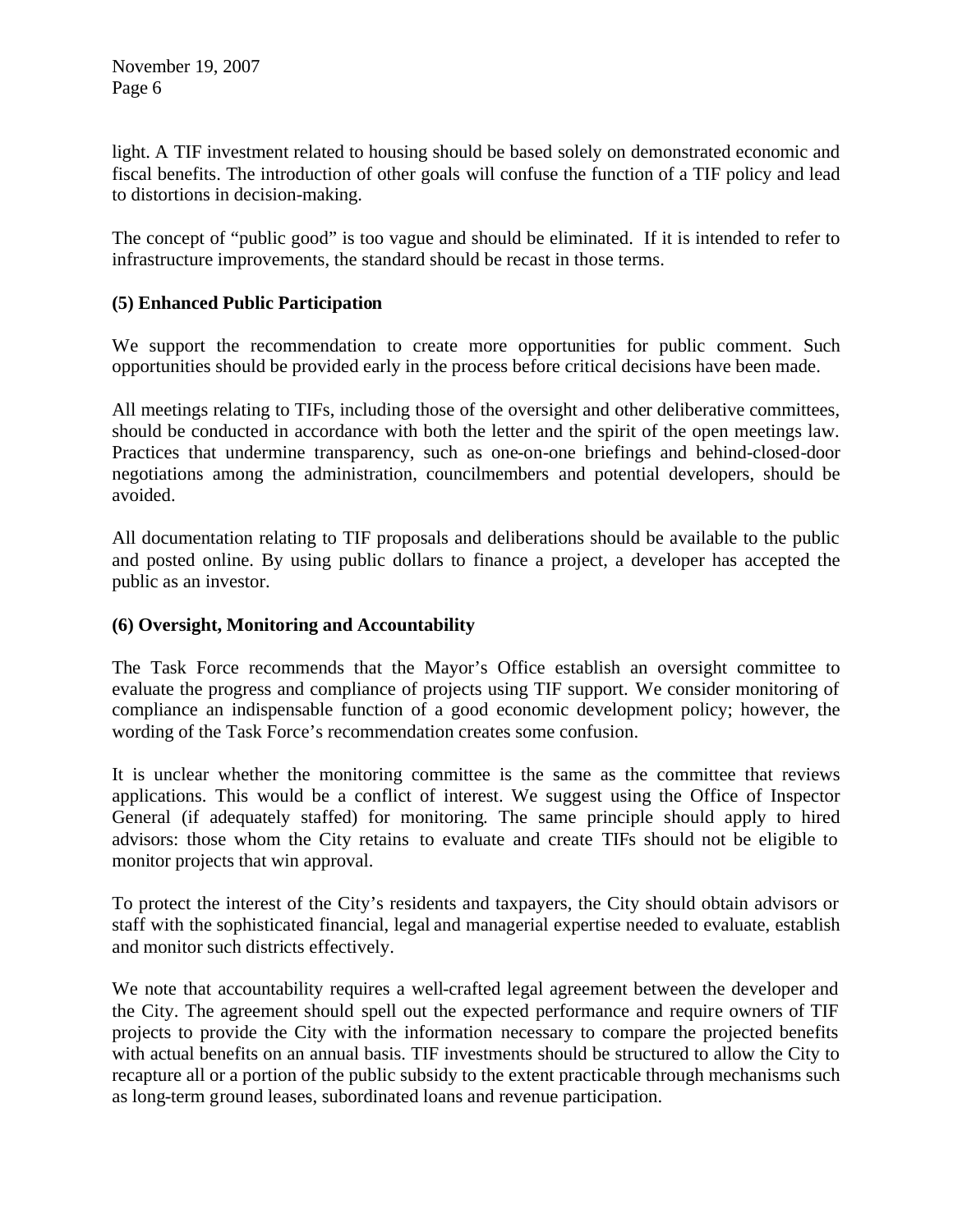To allow the public to judge the performance of TIFs, the City Council should provide an annual report on TIF districts, including the amount of public funds dedicated to TIF and the performance of the various districts.

# **Additional Recommendations**

### **Clearly Defining the City's Goals**

While the Task Force Report identifies certain requirements for TIFs, the document leaves the reader in the dark as to what the City hopes to accomplish through them. The problem stems in part from the City's lack of a comprehensive economic development plan with clear goals and priorities. It is difficult to formulate policies for using economic development tools without knowing what the goals and priorities are. In the absence of such a comprehensive economic development plan, the TIF policy itself must articulate the goals and priorities and tie the use of the subsidy to them.

## **Clearly Defining Terms**

Many of the concepts presented in the Task Force Recommendations are vague and require further definition. Vague terms create uncertainty and open the door to inconsistent treatment, undermining the concept of a uniform system for evaluating and approving TIF districts. We urge the City to incorporate specific definitions in its policies and procedures.

### **Distinguishing Between Project-Based and Area-Based Districts**

There are two different types of TIFs: development-specific and area-based with multiple owners. These require some differences in policies and procedures. Among other things, in the case of development-specific TIF, the City should clearly identify the types of industries that the City contemplates subsidizing. We suggest that the City prioritize subsidies for industries that could serve as a catalyst for significant economic growth or help to diversify the economy.

#### **Consolidating Governance**

To the extent possible, the City should consolidate the administration of TIF districts in one body. Transparency and accountability would particularly suffer were the City to create a number of pay-as-you-go, area-based TIFs with multiple governing boards.

### **Limiting Revenue Diversion**

Factors such as the duration of the TIF and the percentage of incremental taxes subject to reinvestment in the district should be pegged to projected costs and benefits, in accordance with predetermined standards.

In no case should the duration of a TIF district exceed the shorter of 20 years or the term of the bonds.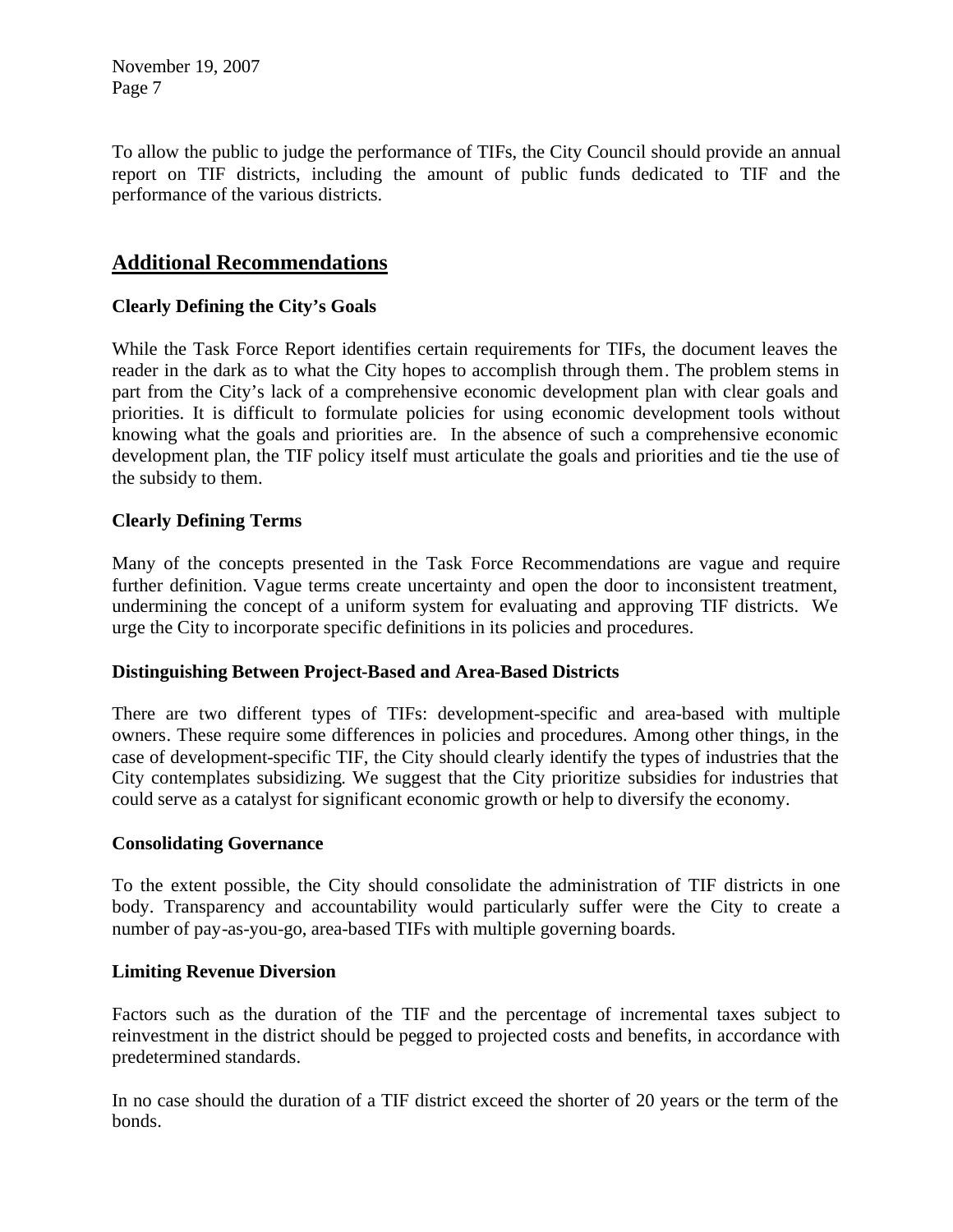If the tax revenues in a TIF district exceed projections, the excess should either be used to prepay TIF debt or returned to the City's General Fund.

To encourage prioritization and careful targeting of projects, the City should establish a cap, based on a dollar amount or a percentage of the City's General Fund, on the amount of taxes that can be diverted to TIF districts citywide. In addition, the policy should set a percentage cap on the amount of a tax increment that can be captured by an individual TIF district.

Finally, sales TIF should be used only if the State is also willing to match the sales tax contributed by the local government.

## **Conflicts of Interest**

The TIF policies and procedures should include the highest ethical standards and strong conflict of interest rules for all individuals and entities involved in the decision-making process or the oversight of TIFs.

# **Comments on Scoring**

We note that developing a scoring system is premature until a guiding policy has been completed.

From the information provided, it is difficult both to understand the reason for the scoring system and to envision its practical application. Typically, a scoring system is used to evaluate competing proposals. Is it here meant to apply to an RFP process for redevelopment of individual sites? Or would it apply to the evaluation of proposals for multiple sites across the city? Or is it intended to help the City evaluate projects that have already met minimum requirements for approval?

Regardless of its use, the proposed scoring system is seriously inadequate. It doesn't address criteria recommended in the Task Force Report, much less those that a completed policy should include. In addition, it provides no information on how points will be awarded. As a result, the system is too subjective and provides little in the way of guidance.

## **Comments on Application**

It is difficult to evaluate the City's draft TIF application in the absence of a guiding policy. Producing an application at this stage is, in fact, premature. However, we offer the following suggestions for improving the draft application:

- The application form should attach the City's TIF policy. On a cover sheet, the application should clearly state that the applicant must follow the policy.
- The application fee(s) should be determined and disclosed.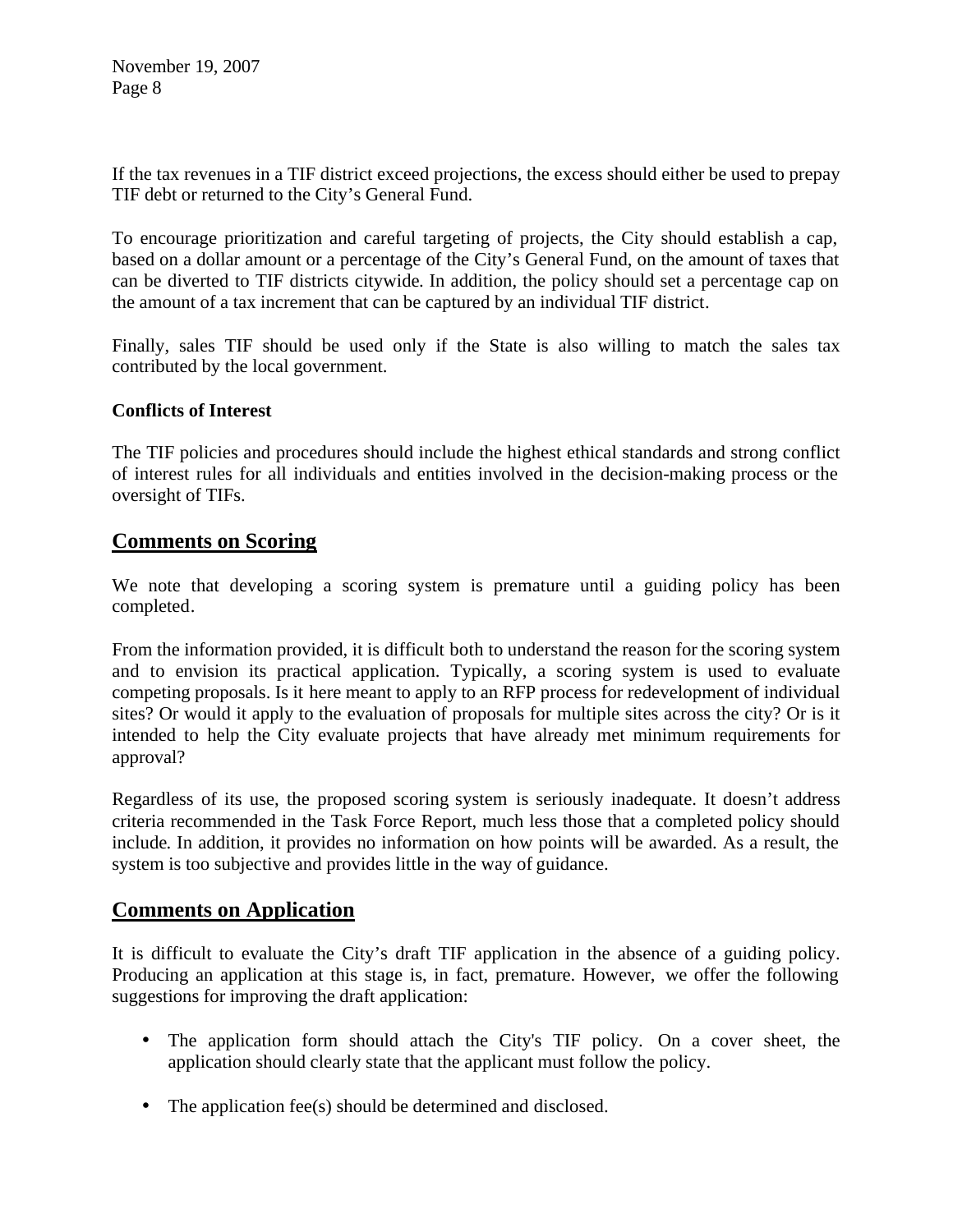- The review and approval process for the application should be reiterated.
- The following additional information and documents should be required as part of the application:
	- Statement of public purpose. Why should the City participate in the development?
	- Plans and elevations with a narrative description of the project, including the location, size, phases and proposed land uses.
	- A list of any permits and other governmental approvals required for the development of the property. Description of any required waivers.
	- Information to show that the proposed TIF will be consistent with City ordinances and the City's master land use plan.
	- Description of the development entity, with documents evidencing (i) ownership structure, providing all owners' names, addresses and percentage ownership of the entity; (ii) incorporation or organization status of the entity per the Louisiana Secretary of State; and (iii) the entity's most recent audited financial statements.
	- Description of the principal developer's experience in real estate development, listing past projects and appropriate references.
	- Evidence of site control, such as ownership, purchase option or contract, or longterm lease.
	- Environmental study of the site, and if necessary, a site remediation plan.
	- Letter of commitment or other evidence of the availability of financing.
	- Detailed, third-party market study demonstrating the market demand for the proposed project.
	- If public infrastructure improvements are requested, a detailed, third-party estimate of the infrastructure needs and costs and a traffic impact study to support any requested road/street improvements.
	- "Gap analysis," a detailed financial analysis based on the market study, development budget, pro forma, and infrastructure needs that determines the financing gap the developer proposes to fill with TIF.
	- Written explanation as to why financing is unavailable to fill the gap.
	- Declarations on whether the developer will pursue or expects to receive any other public assistance.
	- A written TIF proposal, detailing structure (e.g., annual rebate of infrastructure costs or revenue bonds supported by TIF), duration, anticipated annual increments diverted to the TIF district, and any anticipated surplus tax revenues to the City's General Fund.